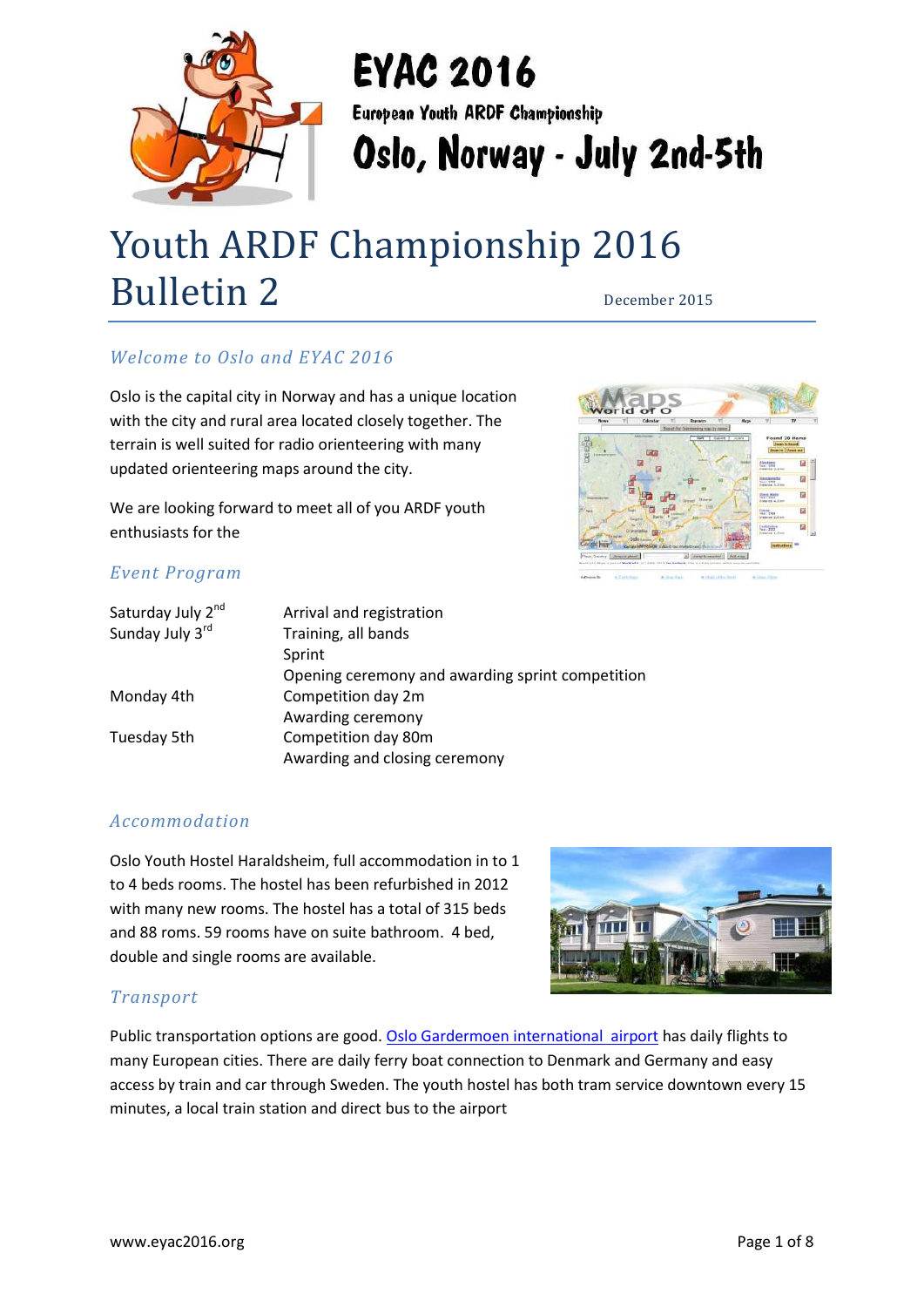

# *Entry fee for competitors and team officials*

| Competition fee | 100 € Sprint, 80m and 2m      |  |  |  |
|-----------------|-------------------------------|--|--|--|
|                 | 35 € for a single competition |  |  |  |
|                 |                               |  |  |  |

Team officials  $20 \in ($ entering competition area)

#### *Discount*

**A 10% discount of the competition fee if payment is received by the organizers before May 10th 2016.**

#### *Accommodation at event centre*

| Accommodation       |      | 250 € 4 nights full pension           |
|---------------------|------|---------------------------------------|
|                     |      | 190 € 3 nights full pension           |
|                     | 30€  | Additional nights with breakfast only |
| Packet all included | 350€ |                                       |

#### *Letter of intent*

Latest date for letter of intent: **February 2nd 2016.**

#### Letter of intent shall be sent to the following email:  $\text{post@evac2016.org}$

It's required that team leaders have read the information regarding "Activities Involving Young People"

Letter of intent shall include the following information:

| Society:<br>Contact information: |     |     |     |     |
|----------------------------------|-----|-----|-----|-----|
| Number of officials:             |     |     |     |     |
| Number of competitors:           | W14 | W16 | M14 | M16 |
|                                  |     |     |     |     |

A preformatted Letter of Intent can be downloaded from www.eyac2016.org

#### *Latest date for acceptance of entries*

Latest date for acceptance of entries: **April 28nd 2016**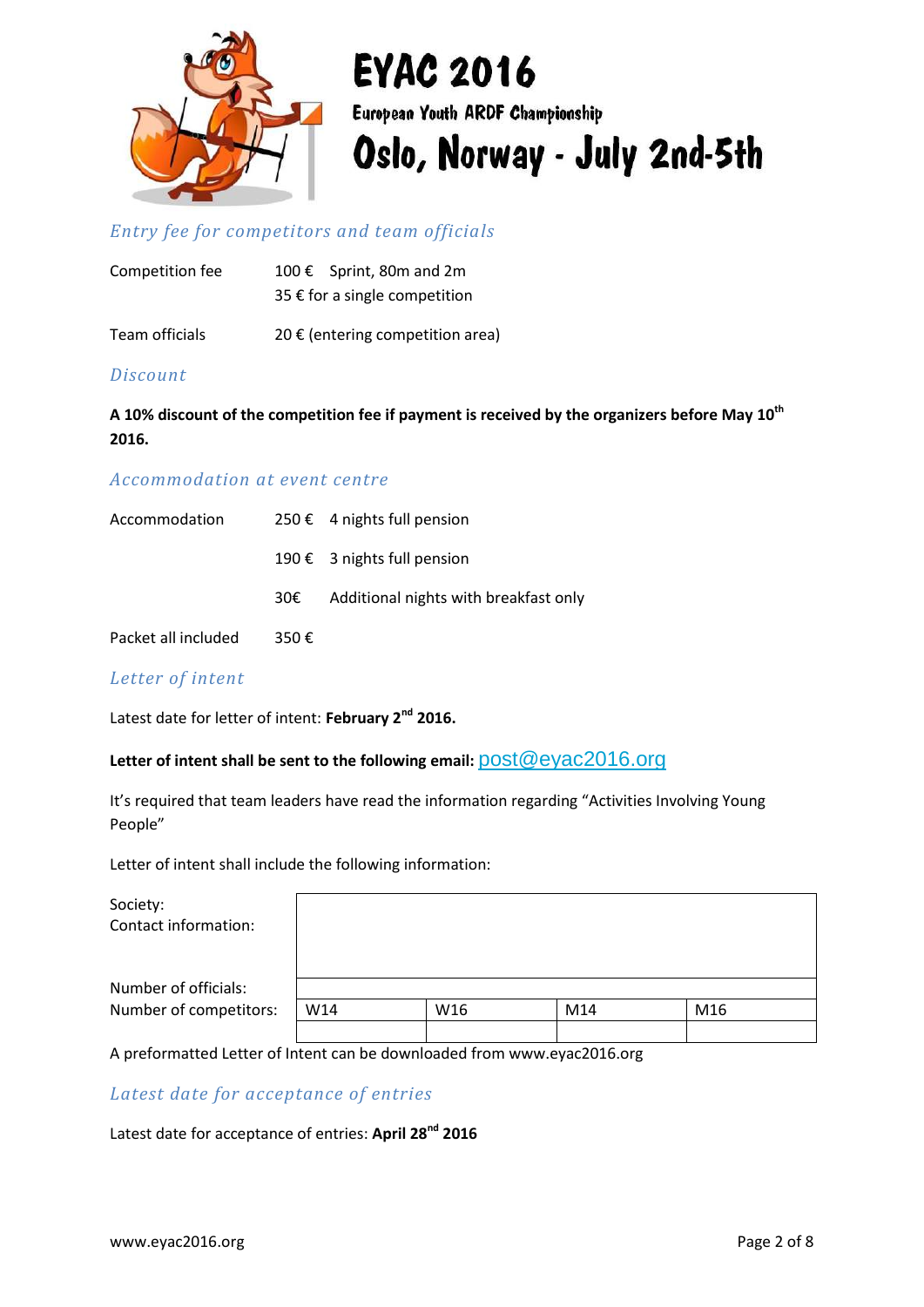

#### *Bank payment information*

Radioorientering Norge

Børønningen 27

N-3472 Bødalen

Norway

IBAN: NO32 0530 2971 422

BIC: DNBANOKKXXX

#### *Transport*

Local transport can be arranged from train station of ferry upon request. Organizers will provide travel information from other locations.

#### *Number of Participants and officials*

The maximum number of officials per team is 6.

Each IARU society may enter a team of up to five competitors in each category for the whole Championship (i.e., the same competitors must be entered for all races).

#### *Visa*

A visa to EU/EEA is required. Information can be found at: http://www.udi.no/en/want-to-apply/visit-and-holiday/

We are able to provide invitations to the EYAC event upon request.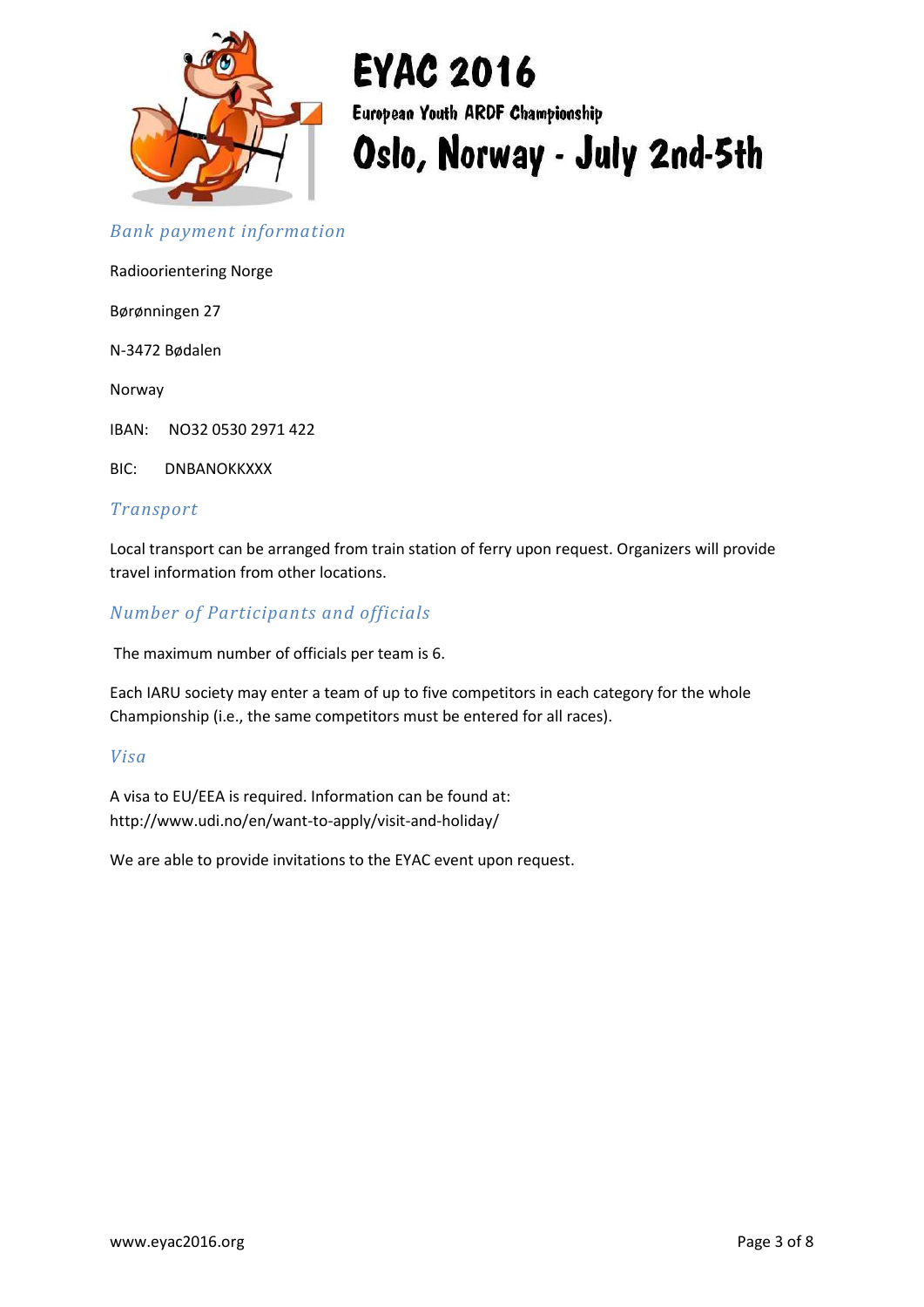

*Terrain and climate*

Mean temperature in Oslo is 15C at this time of year. Weather is usually calm and not much rain. There are no particular hazards as tics or wild animals.

The terrain for the classic 2m and 80m is hilly with marshes and cliffs. The controls will not be located at dangerous locations and the maps are used by orienteering evens with children at all ages, but it's presumed that all participants are familiar with map symbols of non passable areas and are used to run in forest.





**Impassable cliffs Uncrossable marsh**

# *Opportunities for training*

There will not be a training event before the competition, but regular orienteering and ARDF events can be attended. Organizers can provide information of these events.

### *Out-of-bounds area*

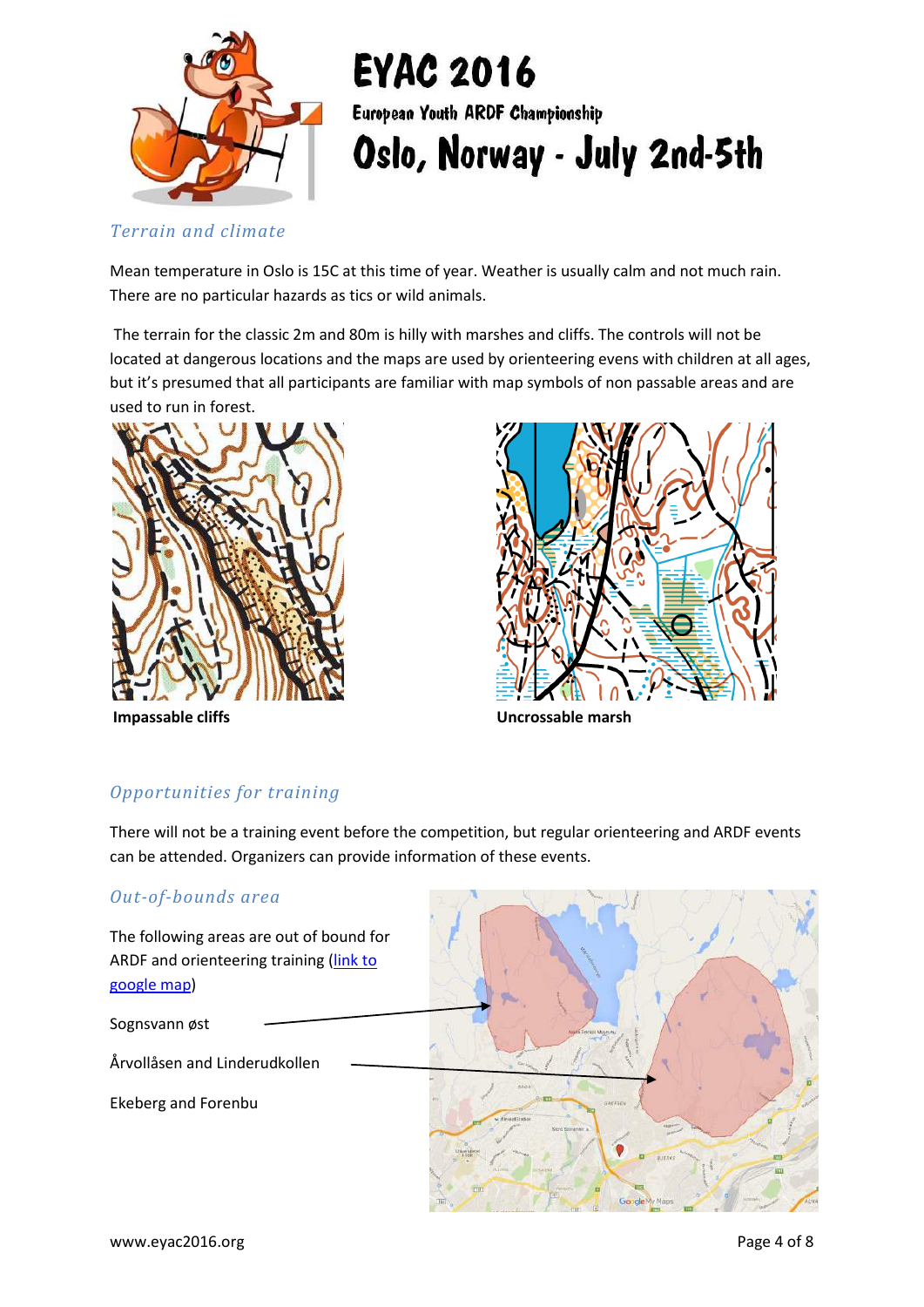

### *Description of the marking devices*

Marking of the controls will be a 30cm o-flag attached to the EMIT EKT punch control.

#### *Transmitters*

The frequencies and output RF power of transmitters

144 MHz transmitters:

- RF power 1 W ERP
- Frequency: Tx 1–5: MOE–MO5 144.50 MHz finish beacon: MO 144.75 MHz
- Antenna: crossed dipoles 2.5 m above the ground level

3.5 MHz transmitters:

- RF power 3 W
- frequency: Tx 1–5: MOE–MO5 3.55 MHz
	- finish beacon: MO 3.60 MHz
- antenna:  $8 \text{ m vertical + 8 m three radial counterpoise}$
- 3.5 MHz transmitters for sprint (1 minute cycle 12 sec: 48 sec)
	- RF power: 1 W
	- antenna: 8m vertical + 8 m three radial counterpoise

— frequency: Tx 1–5: MOE–MO5 (keying speed 50 PARIS) 3.520 MHz spectators control : S (keying speed 50 PARIS) 3.550 MHz Tx 1F–5F: MOE–MO5 (keying speed 70 PARIS) 3.570 MHz finish beacon: MO (keying speed 50 PARIS) 3.600 MHz

### *Clothing*

For the classic 2m and 80m competition in the forest, the clothing shall cover legs completely.

Short sleeve shirt for upper body as minimum.

Sprint competition will be located in a park and light clothing can be used (without gaiters or spike shoes).

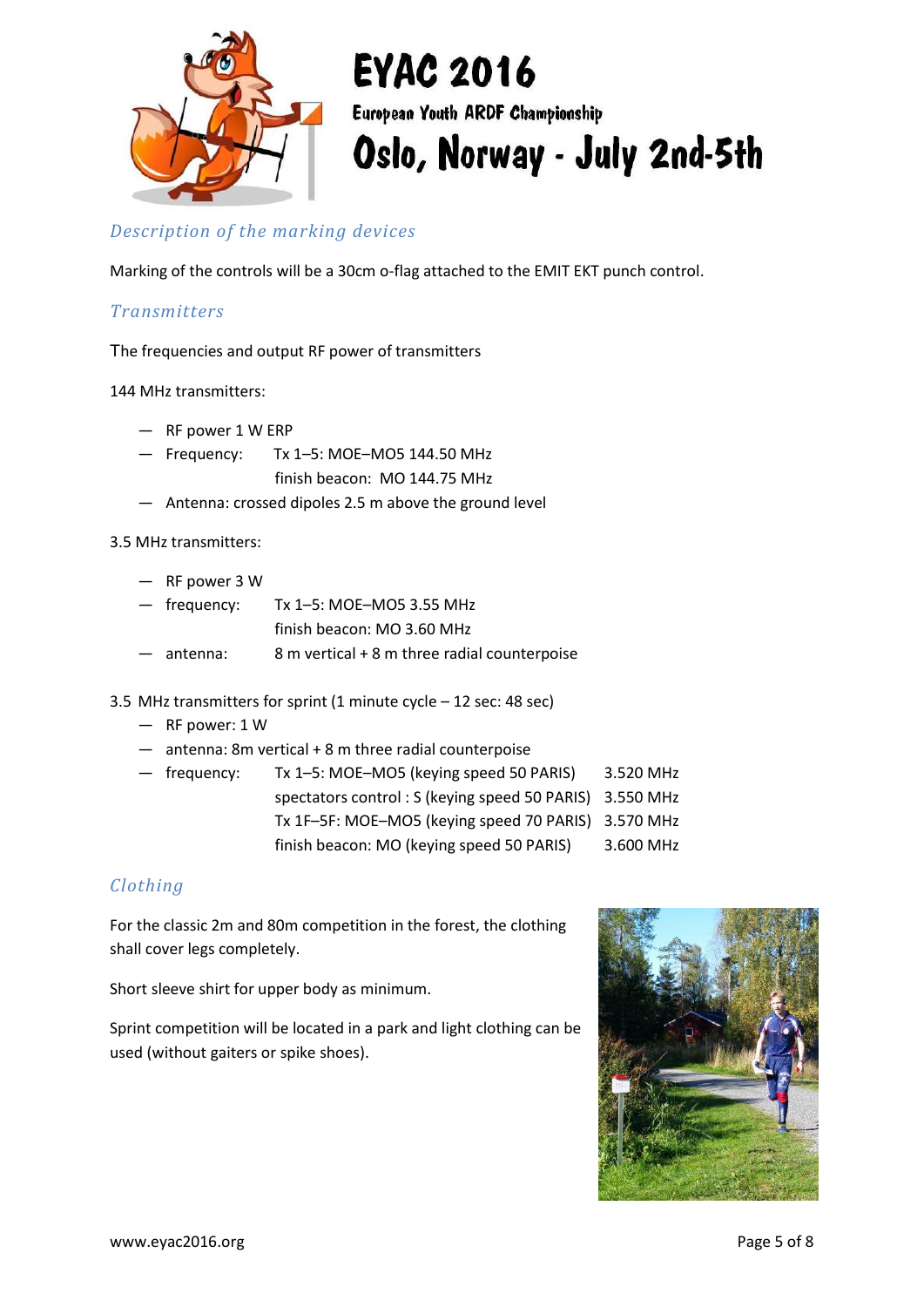

#### *Map*

Maps are according to IOF standard.

Scale : 1:10 000

Equidistance: 5m



Map example

Online maps are available. Links will be presented on our web-page in order for all participants to get access the same information.

#### *International Jury*

| Chairman of the Jury: Jiri Marecek  |                     | OK2BWN |
|-------------------------------------|---------------------|--------|
| Chairman substitute: PA Nordwaeger  |                     | SM0BGU |
| Secretary of the Jury: Øivind Solli |                     | LA1KP  |
| Siting referee:                     | Ole Garpestad       | LA2RR  |
| <b>Technical Director:</b>          | <b>Steinar Moen</b> | LA5OM  |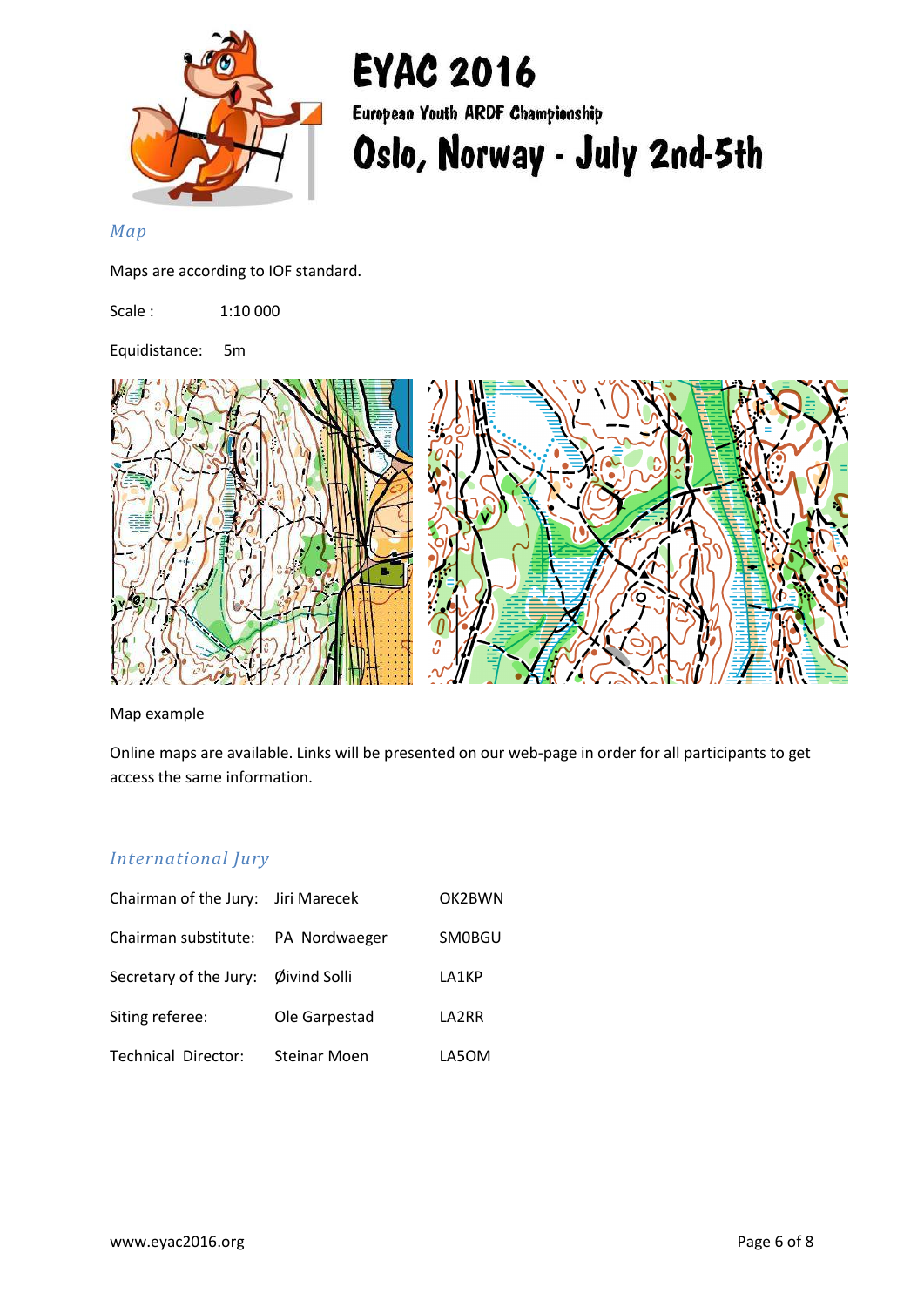

# *Pictures of the accommodation*





Exterior





Rooms

Images from Hostel home page:<http://www.haraldsheim.no/>